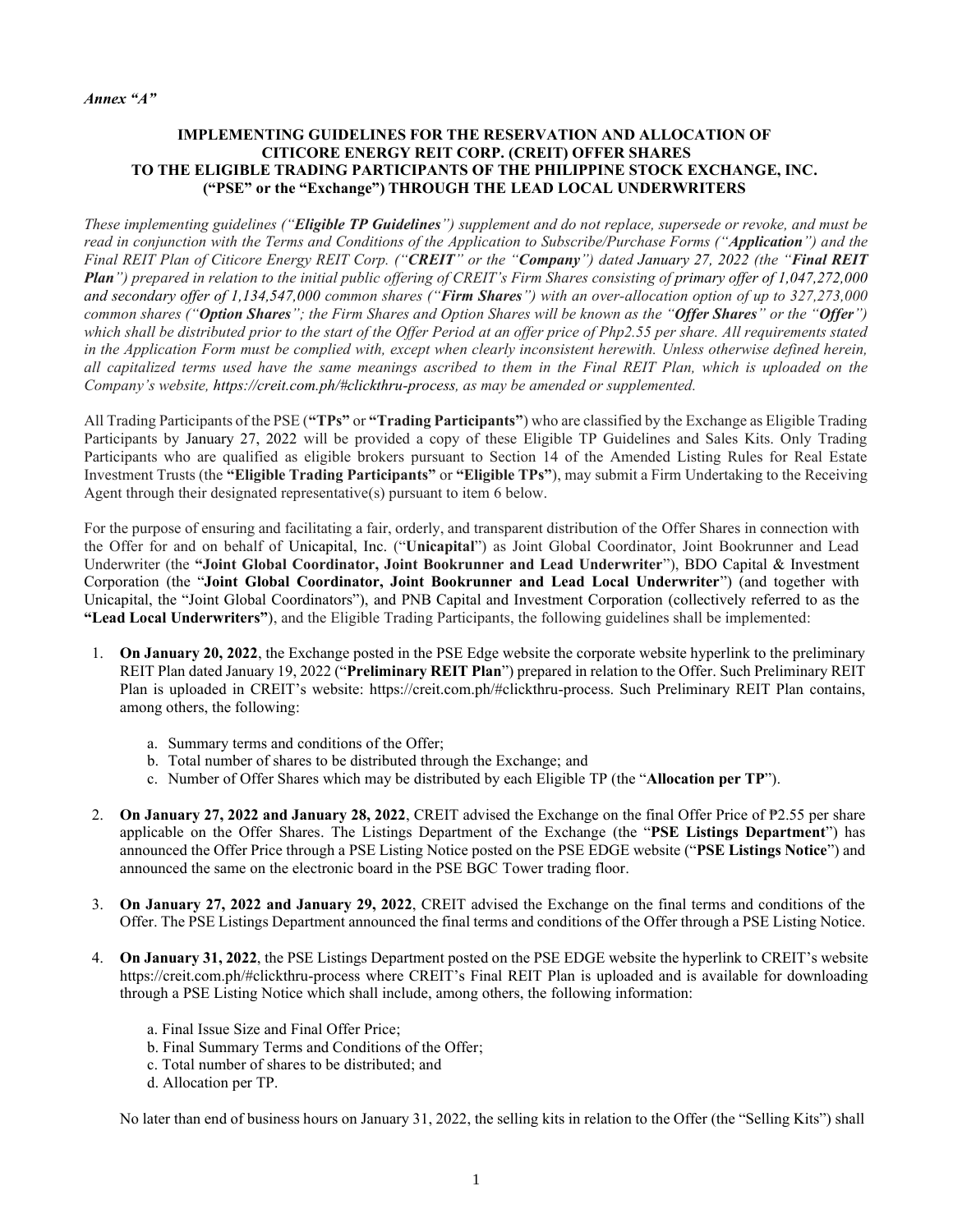be emailed to the Eligible TPs by the Company, through the Joint Global Coordinators, with physical copies available upon request made via email at project-comet@unicapital-inc.com or projectcomet@bdo.com.ph. Each Selling Kit shall contain soft copies of at least: (i) the Final REIT Plan; (ii) the Eligible TP Guidelines; (iii) the Sales Report template; (iv) the Application Form; and (v) the corresponding Signature Cards.

Upon receipt of the Selling Kits referred to above, each Eligible Trading Participant is deemed to have agreed to the terms and conditions set out in these Eligible TP Guidelines and to the procedures relative to the Eligible TP Guidelines.

Eligible Trading Participants should request no later than February 2, 2022, 12:00 noon for the physical copies for pickup. On February 3, 2022, 12:00 noon, Eligible Trading Participants who have requested for hard copies may pick-up printed copies of the Final REIT Plan, Application Form and Signature Cards at (i) the PSE's office in Bonifacio Global City, Taguig City; or (ii) at the offices of the Joint Global Coordinators at 3<sup>rd</sup> Floor Majalco Building, Benavidez corner Trasierra Streets, Makati City, or 46F BDO Corporate Center Ortigas, 12 ADB Avenue, Ortigas Center, Mandaluyong, Philippines. Only those eligible Trading Participants who have requested for hard copies on or before 12:00 noon on February 2, 2022 in response to the distribution of the Final REIT Plan will be granted their request.

5. **No later than 11:00 a.m. on February 4, 2022,** Eligible Trading Participants participating in the Offer (each a "**Participating Eligible TP**") may submit to the designated representative(s) of the Receiving Agent through electronic communication, three (3) sets of the duly-accomplished and signed "Firm Undertaking to Purchase Offer Shares of Citicore Energy REIT Corp." (the "**Firm Undertaking**"), in the form attached as Annex "B" to these Eligible TP Guidelines.

Participating Eligible TPs must also attach to the Firm Undertaking a copy of the Proof of Authority to Sign of its authorized signatory(ies) which shall be in a form of a Sworn Corporate Secretary's Certificate containing the Board Resolution confirming the authority of the person(s) designated therein to sign and execute the papers or documents for and on behalf of such Participating Eligible TP, and the Specimen Signature(s) of such authorized signatory(ies) (the **"Proof of Authority to Sign"**), unless the Proof of Authority to Sign has already been provided in the records of the Exchange. **The TPs should read the terms of the Firm Undertaking and abide by its commitments under the Firm Undertaking.**

- a. The number of Offer Shares to be indicated in the Firm Undertaking shall be the total number of Offer Shares which the Participating Eligible TP shall unconditionally commit to purchase (the "**Firm Order**"), including Additional Shares (as defined below), if any.
- b. The Participating Eligible TP may opt to submit a Firm Order that is more than, equal to, or less than the TP Allocation. Any order in excess of the TP Allocation shall be referred to as the "**Additional Shares**".
- c. The number of Offer Shares to be indicated in the Firm Undertaking must be compliant with the minimum order size and incremental lot size as described in item 13 below.

**The scanned copies of the original documents shall be submitted to the Receiving Agent through electronic communication a[t creitipo@professionalstocktransfer.com](mailto:creitipo@professionalstocktransfer.com) no later than 11:00am on February 4, 2022. The emails should have a subject heading ("CREIT IPO Firm Undertaking – [Name of Eligible TP]") and the sender should request for a Read Receipt and a Delivery Status Notification to ensure that the email has been sent to the Receiving Agent and for proper documentation.** 

**The 11:00 a.m. deadline on February 4, 2022 shall be strictly followed. The original copies, originally signed, shall be submitted to the office of the Receiving Agent via registered mail/courier within thirty (30) calendar days from the submission of the scanned copies.** 

Two (2) copies of the Firm Undertaking shall be retained by the Receiving Agent while the third copy, duly stamped received by the Receiving Agent, shall be returned to the Participating Eligible TP. One (1) copy of the retained Firm Undertaking shall be delivered via electronic mail, on the same day, to the Joint Global Coordinator for the allocation of Offer Shares to the Participating Eligible TPs.

6. Based on the Firm Undertaking submitted by the Participating Eligible TP, the Receiving Agent shall accomplish the following: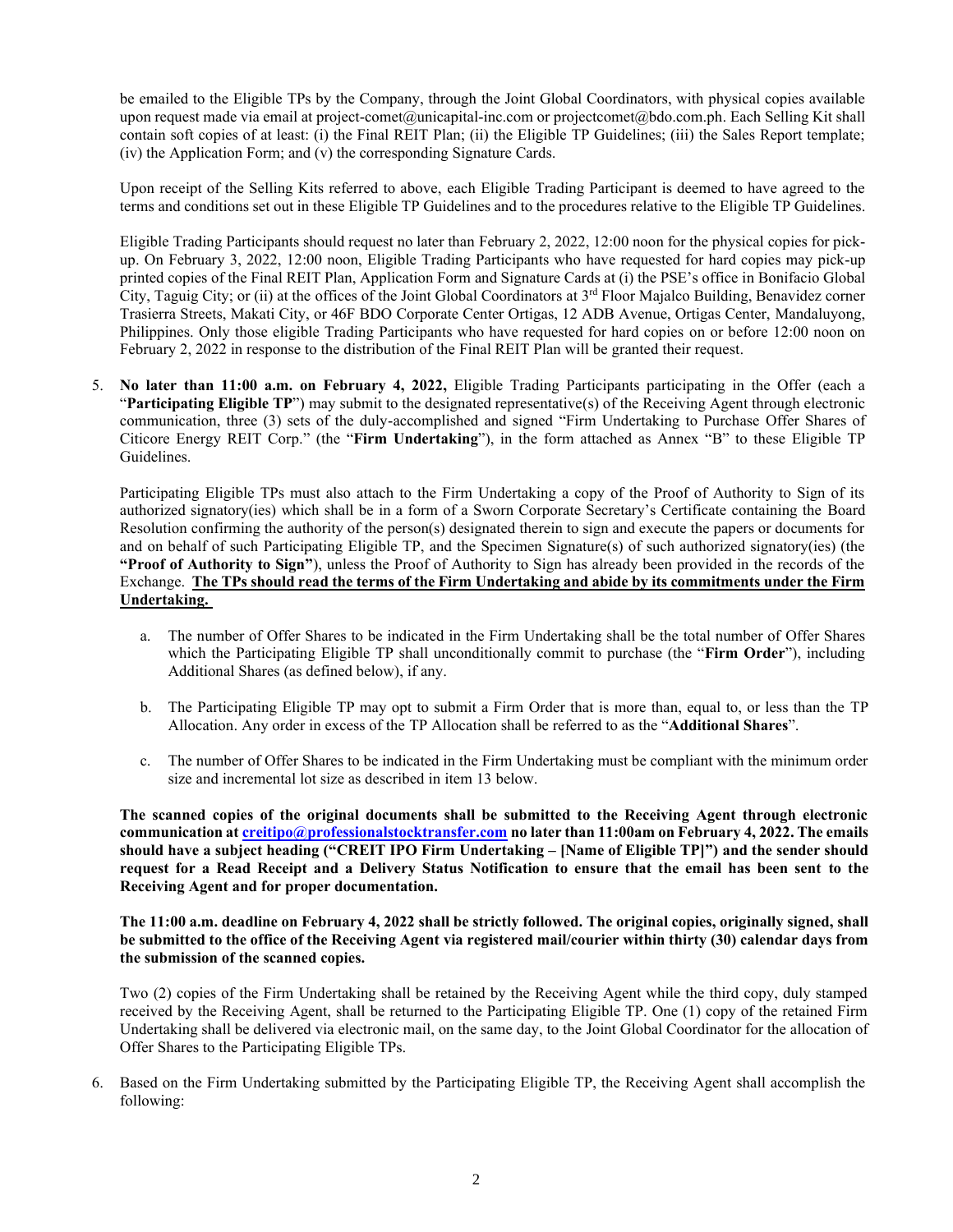- a. Verify the signature on each Firm Undertaking received against the records of the Exchange or the Proof of Authority to Sign submitted by each Participating Eligible TP to the Exchange (the "**PSE Records**") or against the copy of the Proof of Authority to Sign that is attached to the Firm Undertaking submitted by a Participating Eligible TP to the Receiving Agent;
- b. Verify that the number of shares indicated in the Firm Undertaking are in accordance with the PSE board lot table;
- c. Verify that the total number of Offer Shares indicated does not exceed the aggregate number of Offer Shares allocated to all Eligible Trading Participants under the Offer (the "**TP Allocation**").
- d. Coordinate with any and all Participating Eligible TP in case of any deficiency or defect in the submitted Firm Undertaking or any other attached documents, and ensure that such Participating Eligible TP submits a properly completed Firm Undertaking, with the necessary supporting documents (if applicable); and
- e. Notify the Participating Eligible TP via email to acknowledge receipt of such Firm Undertaking and attachment (if any). Such email response shall serve as a confirmation to the Participating Eligible TP that their Firm Undertaking has been considered for processing by the Receiving Agent;
- 7. **No later than 2:00 p.m. on February 4, 2022**, the Receiving Agent shall submit to the Joint Global Coordinator, Joint Bookrunner and Lead Underwriter a summary report of the Firm Orders based on the Firm Undertakings submitted by the Participating Eligible TPs.

**No later than 3:00 p.m. on February 4, 2022**, after noting the Firm Orders received from each Participating Eligible TP, the Joint Global Coordinators, shall conduct the allocation of the Offer Shares for Participating Eligible TPs, as described under the Mechanics of Distribution of the TP Allocation section below. The Joint Global Coordinators shall verify that the total number of Offer Shares indicated in the TP Final Allocation List does not exceed the aggregate Offer Shares allocated to all Eligible TPs (the "**TP Allocation**").

- 9. **No later than 4:00 p.m. on February 4, 2022**, the Joint Global Coordinators as Joint Bookrunner shall submit to the Exchange, through electronic communication, a report signed by the authorized representatives of the Lead Local Underwriters containing the list of Participating Eligible TPs with the corresponding number of Offer Shares allocated to them by the Joint Global Coordinators as Joint Bookrunner (the "**Final TP Allocation Report**"). The Final TP Allocation Report shall be sent to the following:
	- a. PSE Listings Department (email: [listings@pse.com.ph\).](mailto:listings@pse.com.ph))
	- b. Unicapital, Inc. (email:  $project.comet@unicapital-inc.com)$ )
	- c. BDO Capital & Investment Corporation (email: [projectcomet@bdo.com.ph\)](mailto:projectcomet@bdo.com.ph)
	- d. PNB Capital and Investment Corporation (email: [projectcomet.pnb@pnb.com.ph\)](mailto:projectcomet.pnb@pnb.com.ph)
	- e. Professional Stock Transfer Inc. (email: creitipo@professionalstocktransfer.com)
- 10. **No later than 9:00 a.m. on February 7, 2022**, the Joint Global Coordinators as Joint Bookrunner shall deliver, through electronic communication, the notices of final allocation to each Participating Eligible TP (each a "**Notice of Final Allocation**").

The original copies of the notice of final allocation will be delivered to each Participating TP within thirty (30) calendar days from February 7, 2022.

- 11. **No later than 12:00 noon on February 8, 2022**, each Participating Eligible TP shall submit the following documents to the representatives of the Receiving Agent, through electronic communication at creitipo@professionalstocktransfer.com with a subject heading ("CREIT IPO Application – [Name of Eligible TP]"):
	- a. Scanned copies of the original documents:
		- i. Duly-accomplished Application reflecting the aggregate total orders under its name;
		- ii. The required attachments as enumerated in the Application;
		- iii. Two (2) properly filled-out signature cards, each bearing the specimen signatures of the Participating Eligible TP's designated signatories, duly authenticated and certified by its Corporate Secretary;
		- iv. One (1) government issued IDs of the authorized signatories, duly authenticated and certified true copy by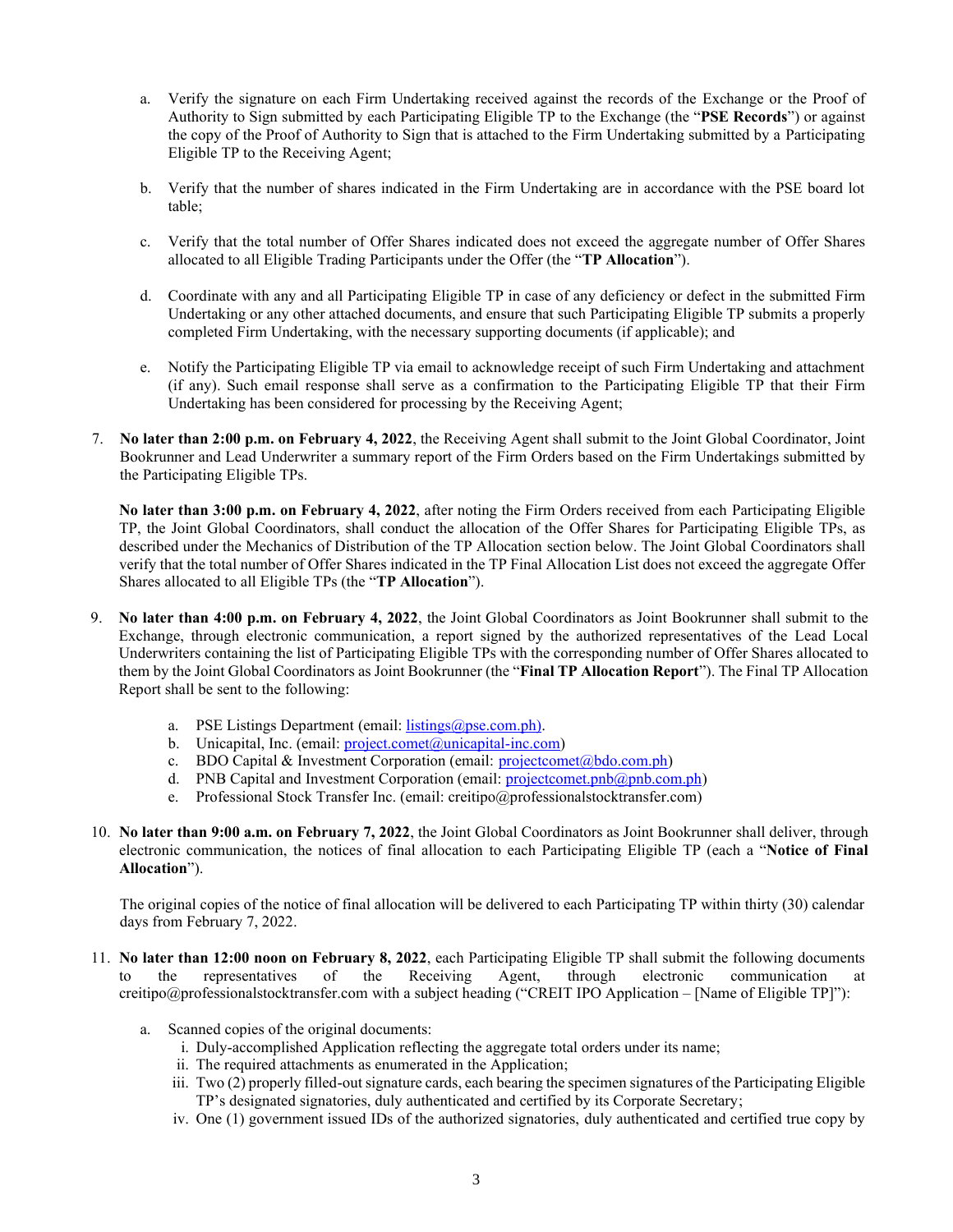the Participating Eligible TP's Corporate Secretary;

- v. Duly-accomplished Sales Report in both Excel **and** PDF formats duly-certified by the authorized signatory(ies) of the Participating Eligible TP showing the breakdown of all underlying orders with fully completed fields. The total amount reflected in the Sales Report should be consistent with the amount reflected in the Application;
- vi. "Trading Participant's Endorsement and Certification", attached as Annex "D" to these Implementing Guidelines
- vii. Secretary's Certificate;
- viii. "Affidavit of Undertaking to Submit Original Copies of the Documents" (the "Undertaking to Submit"), attached as Annex "E" to these Implementing Guidelines, within thirty (30) calendar days from submission of the electronic mail of the scanned copies
- b. The notarization of the Secretary's Certificate, the "Trading Participant's Endorsement and Certification" and the "Undertaking to Submit" will only be notarized upon submission of the original documents.
- c. The signatures on the documents can made on the following forms
	- i. Actual signature on the documents;
	- ii. Electronic signatures affixed to the documents; or
	- iii. Electronic approval for the attached documents using the business email address.
- d. Payment for the Offer Shares being subscribed for shall be made either by cash, real time gross settlement or fund/online/ATM/wire transfer or manager's/cashier's check, corporate check or personal check drawn against any Bangko Sentral ng Pilipinas authorized bank or any branch thereof deposited to any branch of BDO Unibank, Inc.. All checks should be made payable to "BDO Capital & Investment Corporation", crossed "Payee's Account Only", dated on or before the date of the Application Form, and subject to a clearing period of no more than one (1) business day. The complete bank account details will be contained in the Notice of Final Allocation to be sent to each Participating TP. **No application shall be considered accepted until the funds for payment have been credited to the nominated bank account.**

#### *Note: Any bank charges in relation to the mode of payment chosen will be for the payor's account.*

**Only Applications made on or before the 12:00 noon deadline on February 8, 2022 shall be accepted by the Receiving Agent. Payments for check must be fully settled and cleared by 12:00 noon on the same date while the payments for cash must be fully settled and cleared by 1:00 p.m. on the same date. Copy of proof of payment shall be sent to creitipo@professionalstocktransfer.com together with all of the above-cited documents.**

Any questions related to the documentary submissions and payments may be directed to the representatives of the Receiving Agent below:

| <b>Name</b>   | <b>Email Address</b>                      |
|---------------|-------------------------------------------|
| Edelyn Jimeno | creitipo@professionalstocktransfer.com    |
| Hilda Amion   | $creitipo@professionalstock transfer.com$ |

Due to the current circumstances, the only official communication channel of the Receiving Agent will be via electronic communication / email.

12. Each Eligible Trading Participant shall be required to open and maintain a segregated sub-account for the holdings of each client under the Name on Central Depository ("NoCD") facility of the Philippine Depository & Trust Corp. ("**PDTC**"). To allow ample time to process the NoCD account creation with PDTC, each Eligible Trading Participant shall provide PDTC the assigned sub-account number/code for their clients who subscribed to the Offer through them, **as early as the beginning of the Offer Period to no later than 12:00 noon on February 11, 2022.**

Eligible Trading Participants shall be required to open and maintain a segregated sub-account for the holdings of each client under the Name on Central Depository (**"NoCD"**) facility of the PDTC. For this purpose, each Eligible TP shall obtain, and warrant that it has obtained, a client's consent for the collection, processing and sharing of a client's information used to set-up a client's NoCD sub-account to PDTC, and coordinate with the PDTC for the completion of the creation of such sub-account under the NoCD facility.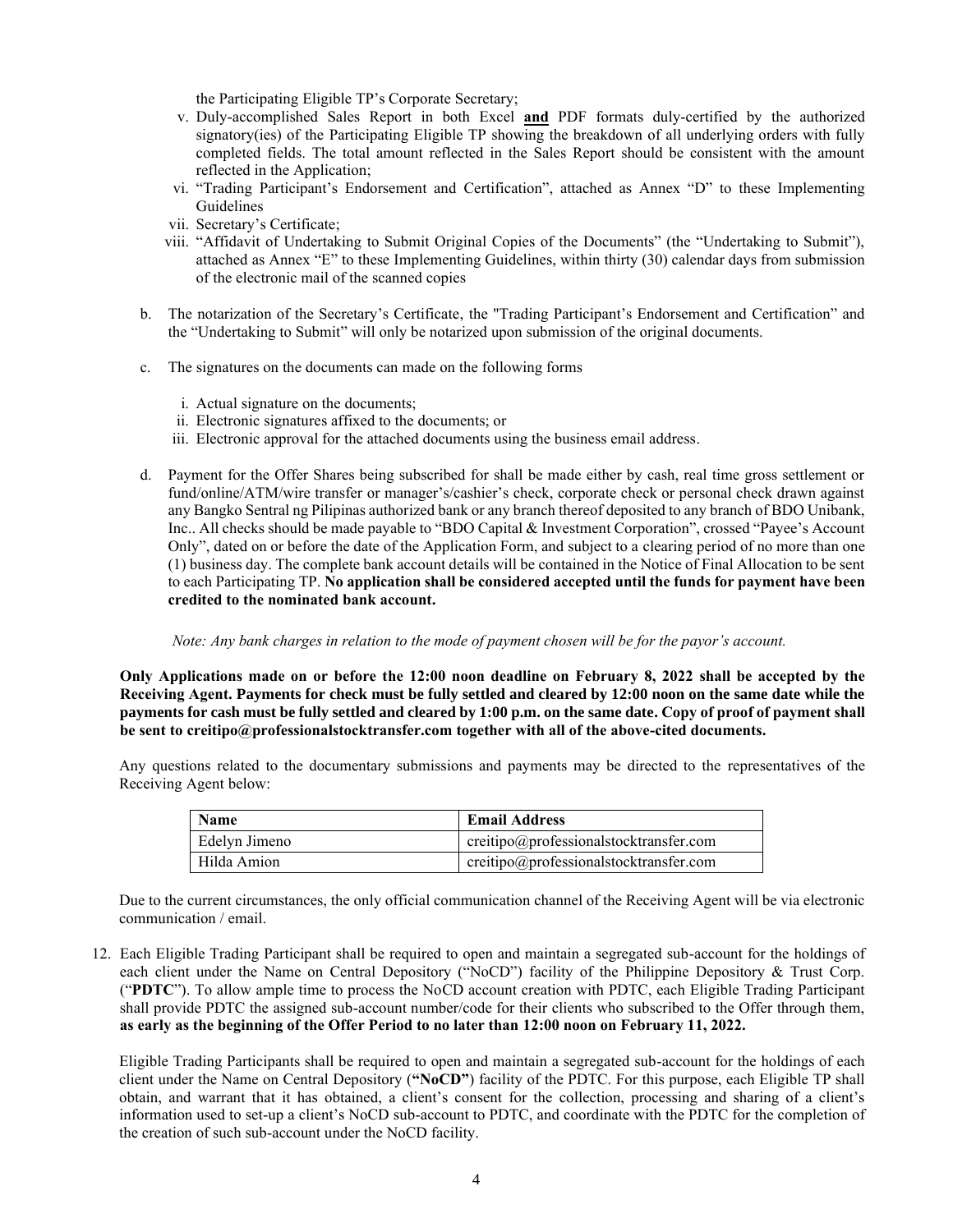- 13. The minimum order size is 1,000 Offer Shares, with incremental lot sizes of 1,000 Offer Shares. The Offer Shares in the Offer may be purchased by (i) any natural person of legal age regardless of nationality, or (ii) any corporation, association, partnership, trust account, fund or entity organized under the laws of the Philippines or licensed to do business in the Philippines, regardless of nationality, subject to the restrictions on ownership, as described in the Final REIT Plan, and CREIT's right to reject an Application or reduce the number of the Offer Shares applied for subscription. Each Participating Eligible TP shall not make any press or public announcement or issue and distribute any document other than the Final REIT Plan, Application (including the attached annexes) or materials issued by the Lead Local Underwriters, in accordance with the 2015 Amended Implementing Rules and Regulations of the Securities Regulation Code (SRC) of the Philippines Rule 8.1 No.3, G, which states that: "the use of selling documents other than the Final REIT Plan during the offering period is prohibited, except, that the information contained in SRC Rule 8.3 may be disseminated in whole or in part to summarize the offering."
- 14. Each Participating Eligible TP shall represent, warrant and agree that it will offer or sell, directly or indirectly, any of the Offer Shares in a manner which is compliant with all relevant laws, rules and regulations in the jurisdictions where it proposes to offer or sell the Offer Shares.
- 15. Without prejudice to the foregoing and any subsequent submission by a Participating Eligible TP of the above-specified documents, CREIT, through the Joint Global Coordinators and/or the Receiving Agent, reserves the right to reject any Application that is incomplete, completed incorrectly, submitted without all the required documents or does not meet the requirements as set forth in the terms and conditions of the Application.
- 16. The Receiving Agent and Stock Transfer Agent, Professional Stock Transfer Inc., shall prepare a preliminary sales report containing the details of the Applications and payments received from each Eligible Trading Participant.
- 17. Each Eligible Trading Participant with clients that subscribed thru the PSE Electronic Allocation System ("PSE EASy") shall provide the downloadable share allocation report to the Receiving Agent and Stock Transfer Agent. However, in line with the new sales report template required by the PDTC, each Eligible Trading Participant is required to completely fill-in the details in the new sales report template. **Attached as Annex "G" is the new sales report template. Each Eligible Trading Participant is required to submit the completely filled-in new sales report no later than February 8, 2022**.
- 18. The Company, through the Stock Transfer Agent, Professional Stock Transfer Inc., shall submit to the Exchange no later than **12:00 noon on February 14, 2022**, a final consolidated sales report of the Offer, including the breakdown of the final subscriptions from Qualified Institutional Buyers, Clients of the Lead Local Underwriters, the Eligible TPs and the LSI Applicants. The Company, through the Receiving Agent, shall likewise submit a report summarizing the applications and payments made by the Participating Eligible TPs relative to their respective Firm Undertakings.
- 19. **No later than 9:00 a.m. on February 17, 2022**, the aggregate number of Offer Shares sold in the Offer will be lodged with PDTC.
- 20. In case of rejected or scaled down applications to purchase the Offer Shares, the Participating Eligible TPs shall be notified in writing by the Receiving Agent by Professional Stock Transfer Inc**.** The Receiving Agent shall start the release of check refunds available, without interest and within five (5) banking days from the end of Offer Period or until February 15, 2022, all or a portion of the payment corresponding to the number of Offer Shares wholly or partially rejected. All check refunds shall be made through the Receiving Agent, at the Applicant's risk, which checks shall be available for pick-up at the office of the Receiving Agent at 10<sup>th</sup> Floor Telecom Plaza Building 316 Gil Puyat Avenue, Makati City. The representatives of the relevant Participating Eligible TPs claiming such check refunds or rejected Applications are required to present an authorization letter and proper identification documents prior to the release of such check refunds or rejected Applications.

In the event that the number of Offer Shares to be received by an Applicant, as confirmed by the relevant Local Underwriter, is less than the number covered by its Application, or if an Application is rejected by the Company, then the Receiving and Paying Agent shall refund, without interest, within five banking days from the end of the Offer Period until 30 days from the end of the Offer Period, all or a portion of the Applicant's payment corresponding to the number of Offer Shares wholly or partially rejected. All refunds shall be made through the Receiving and Paying Agent, at the Applicant's risk. If such check refunds are not claimed after 30 days following the beginning of the refund period, such checks shall be mailed to the Applicant's registered address at the Applicant's risk.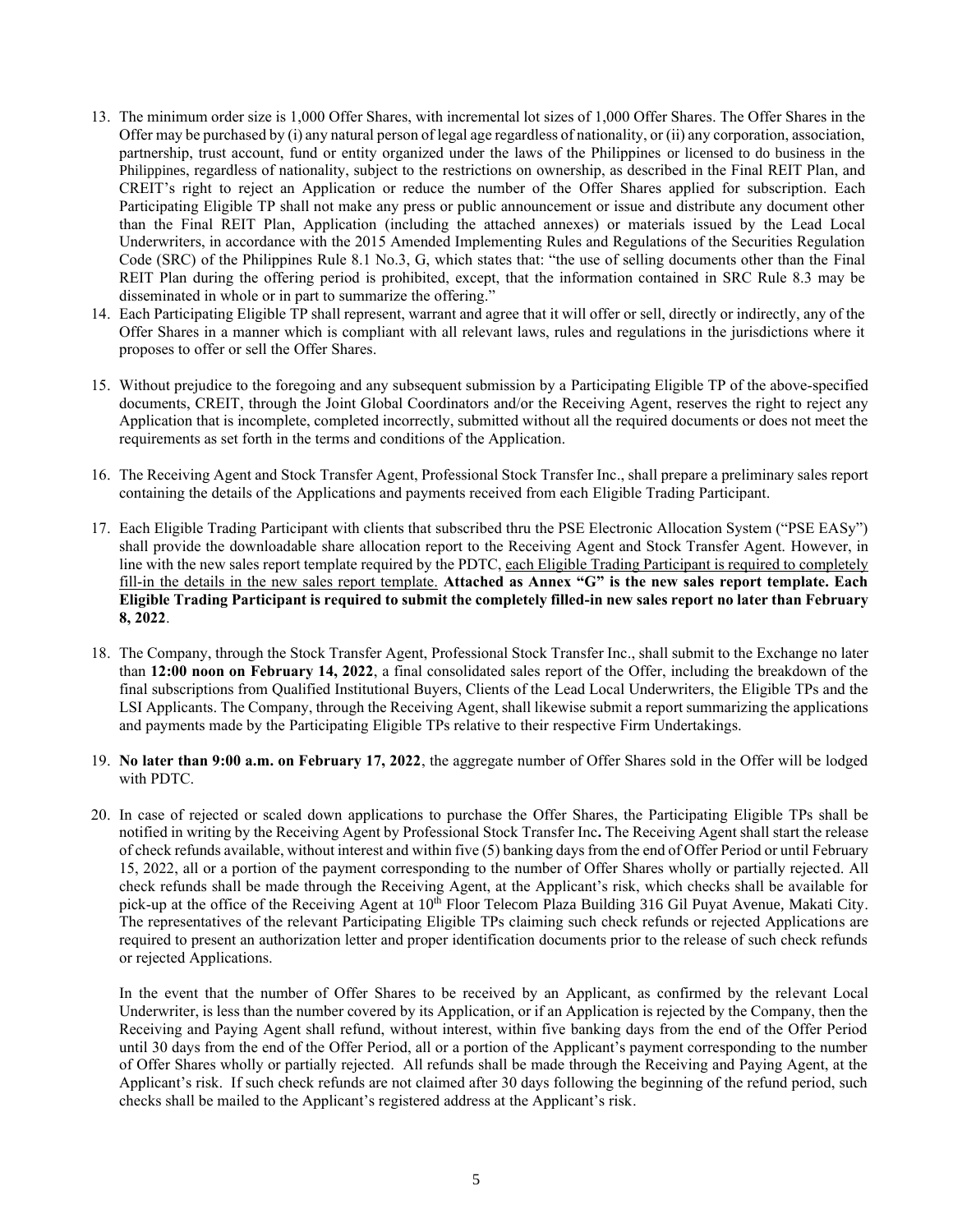21. Any questions related to the Offer or the guidelines and procedures for the Offer may be directed to the representatives of the Lead Local Underwriters listed below:

# **Unicapital, Inc.**

| <b>Name</b>                  | <b>Email Address</b>               |
|------------------------------|------------------------------------|
| Karl Patrick C. Cortez       | $project.comet@unicapital-inc.com$ |
| Gabriel Antonio P. Feliciano | $project.comet@unicapital-inc.com$ |

## **BDO Capital & Investment Corporation**

| <b>Name</b>               | <b>Email Address</b>                       |
|---------------------------|--------------------------------------------|
| Hanna Lavinia G. Palatino | $projectcomet(\widehat{a})bdo.com.php$     |
| Gabriel S. Edjawan        | $projectcomet(\mathcal{Q}bdo.com\cdot ph)$ |

# **PNB Capital and Investment Corporation**

| <b>Name</b>             | <b>Email Address</b>                |
|-------------------------|-------------------------------------|
| Kimberly Joyce C. Aclan | phcapital comet@pnb.com.php         |
| Margerie J. Reyes       | $phcapitalcomet(\omega)$ pnb.com.ph |

Any questions related to the documentary submissions and payments may be directed to the representatives of the Receiving Agent listed below:

| <b>Name</b>   | <b>Email Address</b>                   |
|---------------|----------------------------------------|
| Edelyn Jimeno | creitipo@professionalstocktransfer.com |
| Hilda Amion   | creitipo@professionalstocktransfer.com |

Due to the current circumstances, the only official communication channel of the Receiving Agent and the Lead Local Underwriters will be via electronic communication/email.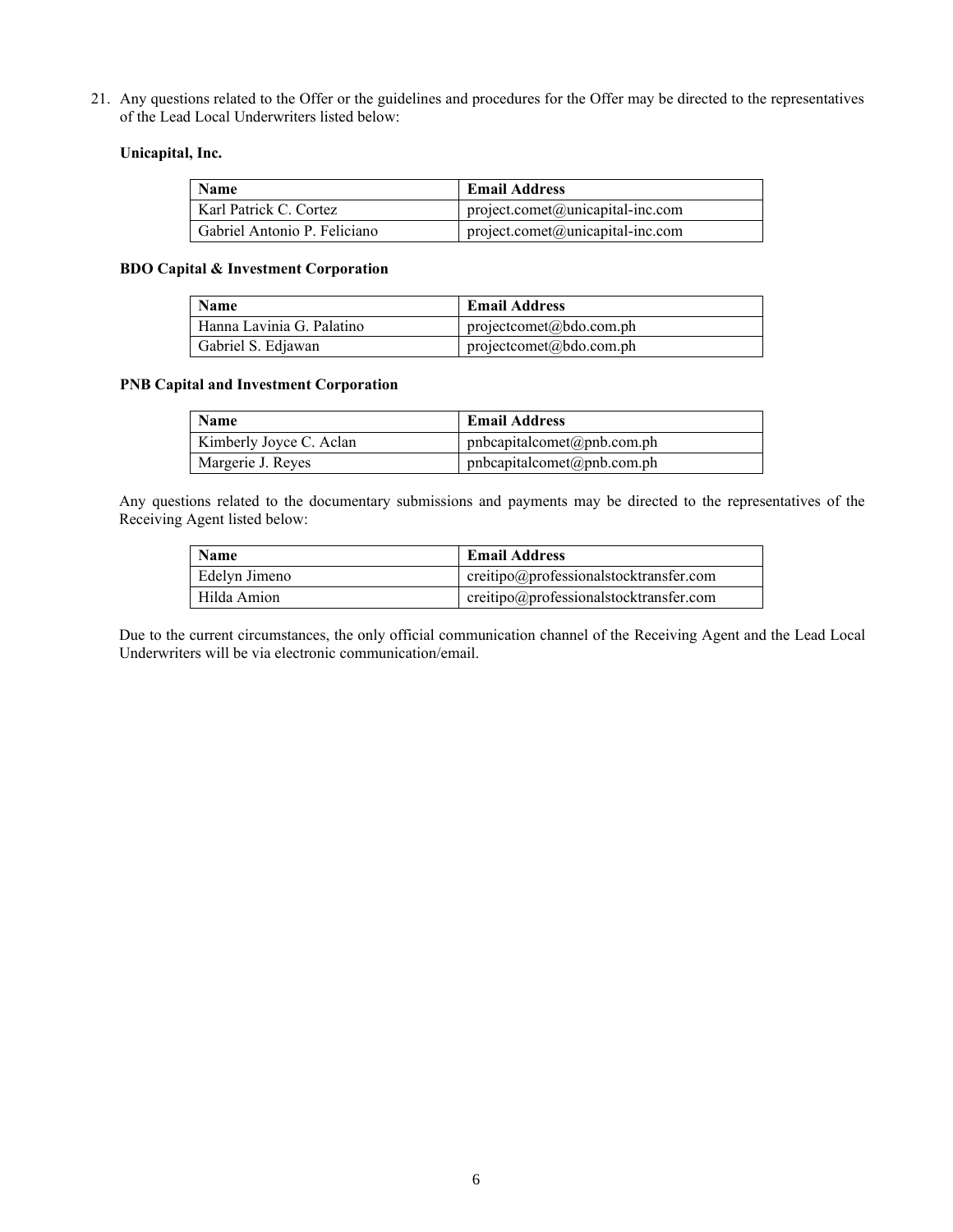#### *Annex "B"*

## **PROCEDURES RELATIVE TO THE IMPLEMENTING GUIDELINES FOR THE RESERVATION AND ALLOCATION OF CITICORE ENERGY REIT CORP.'s ("CREIT") OFFER SHARES TO THE ELIGIBLE TRADING PARTICIPANTS OF THE PHILIPPINE STOCK EXCHANGE, INC. ("PSE" or the "Exchange") THROUGH THE LEAD LOCAL UNDERWRITERS**

*These procedures do not replace or supersede nor revoke, and must be read in conjunction with the terms and conditions of the Application to Purchase Form ("Application") and the Eligible TP Guidelines. All requirements stated in the Application and the Eligible TP Guidelines must be complied with. All capitalized terms used herein have the same meanings ascribed to them in the Final REIT Plan, unless otherwise defined in the Eligible TP Guidelines.*

Upon receipt of the Selling Kits referred to above, each Eligible Trading Participant is deemed to have agreed to the terms and conditions set out in the Eligible TP Guidelines and to the procedures relative to the Eligible TP Guidelines. The eligible Trading Participants shall confirm through electric communication the electronic receipt of the Selling Kits to the respective Joint Global Coordinator who sent the Selling Kit on or before 12:00 noon. on January 31, 2022.

## **I. Action Steps for the Eligible PSE Trading Participants**

- 1. Submit to the Receiving Agent via electronic communication three (3) sets of the duly accomplished and signed Firm Undertaking specifying the number of shares the Eligible Trading Participant commits to purchase, including Additional Shares, if any.
- a. In accomplishing the Firm Undertaking, please be guided by the following<sup>1</sup>:

For the Offer, Trading Participants will be allocated **a total of 436,364,000 Offer Shares subject to final allocation**, which shall be consistent with the applicable rules, **as may be determined by the Joint Global Coordinators.** Each Eligible Trading Participant will be allocated **a total of 3,547,000 Offer Shares**. The balance of 83,000 remaining Offer Shares will be allocated by the Joint Global Coordinators as Joint Bookrunner to the Participating Eligible TPs.

The **minimum subscription is 1,000 Offer Shares**. Participating Eligible TPs may subscribe to additional Offer Shares provided that they be in multiples of **1,000 Offer Shares**.

- b. An Eligible Trading Participant must attach with the Firm Undertaking a copy of its **Proof of Authority to Sign** of its authorized signatory/(ies) which shall be in a form of a **Sworn Corporate Secretary's Certificate** containing the Board Resolution, confirming the authority of the person(s) designated herein to sign and execute the papers or documents for and on behalf of such Eligible Trading Participant, and the **Specimen Signature(s)** of such authorized signatory(ies) (the "**Proof of Authority to Sign**"), unless the Proof of Authority to Sign has already been provided in the records of the Exchange. All forms to be submitted to the office of the Receiving Agent via registered mail/courier within thirty (30) calendar days from the submission of the scanned copies must be originally signed and notarized, as applicable. The Eligible Trading Participants should read the terms of the Firm Undertaking and abide by its commitments.
- c. An Eligible Trading Participant may opt to submit a Firm Order that is more than, equal to, or less than the TP Allocation, subject to the Mechanics of Distribution described below. Any orders in excess of the TP Allocation shall be referred to as the "Additional Shares", subject to the Mechanics of Distribution described below. Any Additional Shares may be awarded to the Participating Eligible TP from the Allocation per TP not taken up by the other Eligible TPs.
- d. Eligible Trading Participants who opt not to participate in the Offer and those who fail to submit the Firm Undertaking on the specified date and time will be deemed not to have purchased any of the Offer Shares.

<sup>1</sup> Computed on the basis of 123 Trading Participants that have complied with all the requirements under the PSE Amended Listing Rules for Real Estate Investment Trust dated February 07, 2020.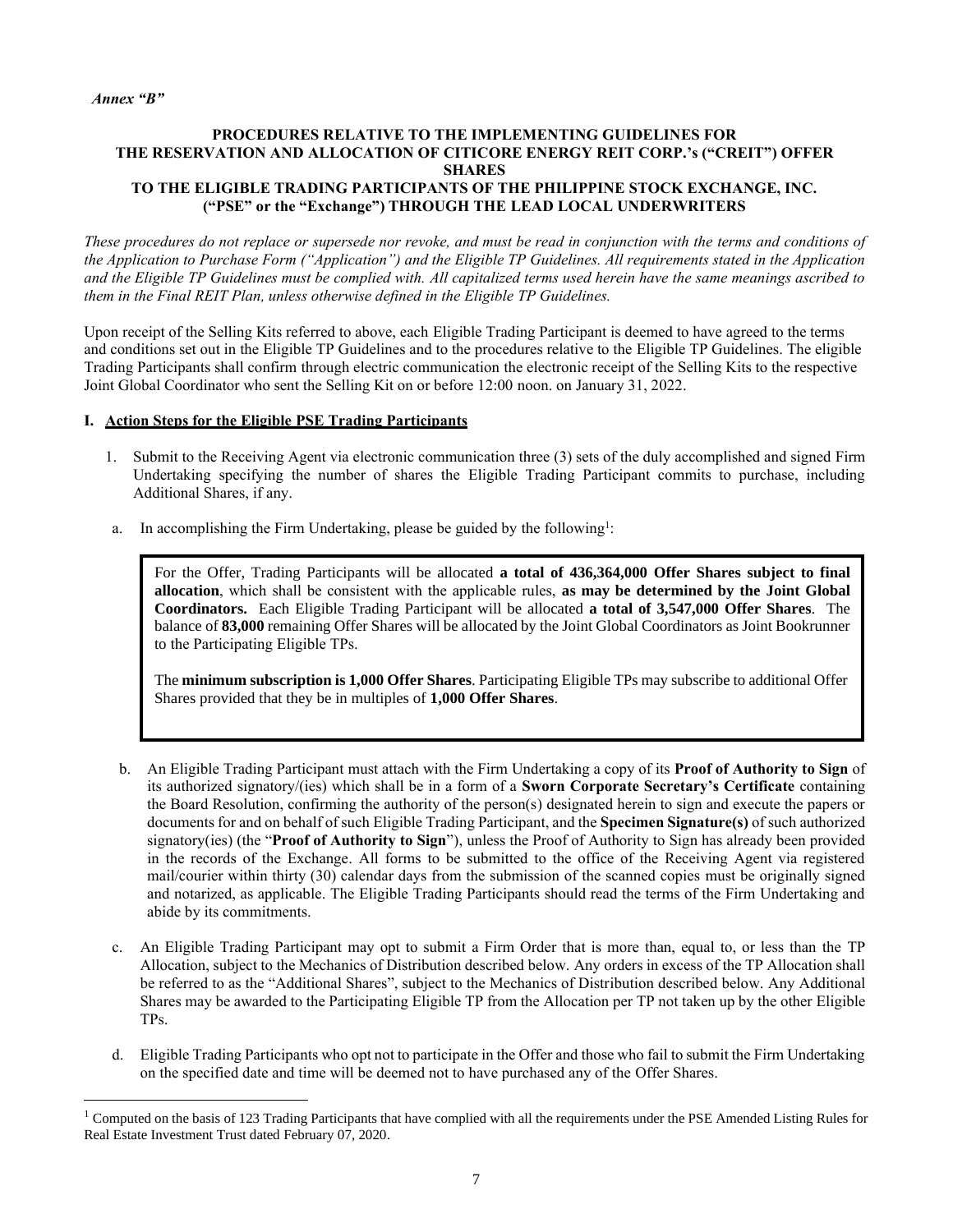Deadline for submission of the Firm Undertaking is at **11:00 a.m. of February 4, 2022.** The Firm Undertaking shall be submitted to the Receiving Agent through electronic communication to **creitipo@professionalstocktransfer.com**.

2. **Not later than 12:00 noon on February 8, 2022**, submit to the representatives of the Receiving Agent through electronic communication at creitipo@professionalstocktransfer.com the following:

a. Scanned copies of the original documents:

- (i) Duly-accomplished Application reflecting the aggregate total orders under its name
- (ii) The required attachments as enumerated in the Application;
- (iii) Two (2) properly filled-out signature cards, each bearing the specimen signatures of the Participating Eligible TP's designated signatories, duly authenticated and certified by its Corporate Secretary;
- (iv) One (1) government issued IDs of the authorized signatories, duly authenticated and certified by its Corporate Secretary;
- (v) Duly-accomplished Sales Report in both Excel **and** PDF formats duly-certified by the authorized signatory(ies) of the Participating Eligible TP showing the breakdown of all underlying of all underlying orders with fully completed fields. The total amount reflected in the Sales Report should be consistent with the amount reflected in the Application;
- (vi) "Trading Participant's Endorsement and Certification", attached as Annex "D" to the Implementing Guidelines
- (vii) Secretary's Certificate; and
- (viii) "Affidavit of Undertaking to Submit Original Copies of the Documents" (the "Undertaking to Submit"), attached as Annex "E" to these Implementing Guidelines, within thirty (30) calendar days from submission of the electronic mail of the scanned copies.
- b.The notarization of the Secretary's Certificate, the "Trading Participant's Endorsement and Certification" and the "Undertaking to Submit" will only be notarized upon submission of the original documents.
- c. The Signatures on the documents can made on the following forms:
	- (i) Actual signature on the documents;
	- (ii) Electronic signature affixed to the documents; or
	- (iii) Electronic approval for the attached documents using the business/personal email address.
- d. Payment for the Offer Shares made be made through over-the-counter cash or check deposit payment in BDO Unibank, Inc under the merchant account "BDO Capital & Investment Corporation" or any other mode of payment prescribed by the Receiving and Paying Agent.

**Deadline for submission of the Application and the required attachments to the Application, signature cards, Sales Reports and proof of payments to the representatives of the Receiving Agent through electronic communication to creitipo@professionalstocktransfer.com is 12:00 noon on February 8, 2022. Payments for check must be fully settled and cleared by 12:00 noon on the same date while the payments for cash must be fully settled and cleared by 1:00 p.m. on the same date. The deadlines on February 8, 2022 shall be strictly observed**.

**Each Participating Eligible TP shall submit separate Applications and Sales Reports for subscriptions by non-Filipino applicants.**

3. The Applications and Sales Reports should be consistent with the number of Offer Shares allocated to the Participating Eligible TP, as specified under the Notice of Final Allocation.

#### **II. Action Steps for the Receiving Agent**

1. Assign representatives to receive from the Eligible Trading Participants, through electric communication, three (3) sets of the duly-accomplished and signed Firm Undertaking, together with a copy of the Proof of Authority to Sign, if not yet provided to the Exchange, which must be submitted **not later than 11:00 a.m. on February 4, 2022.**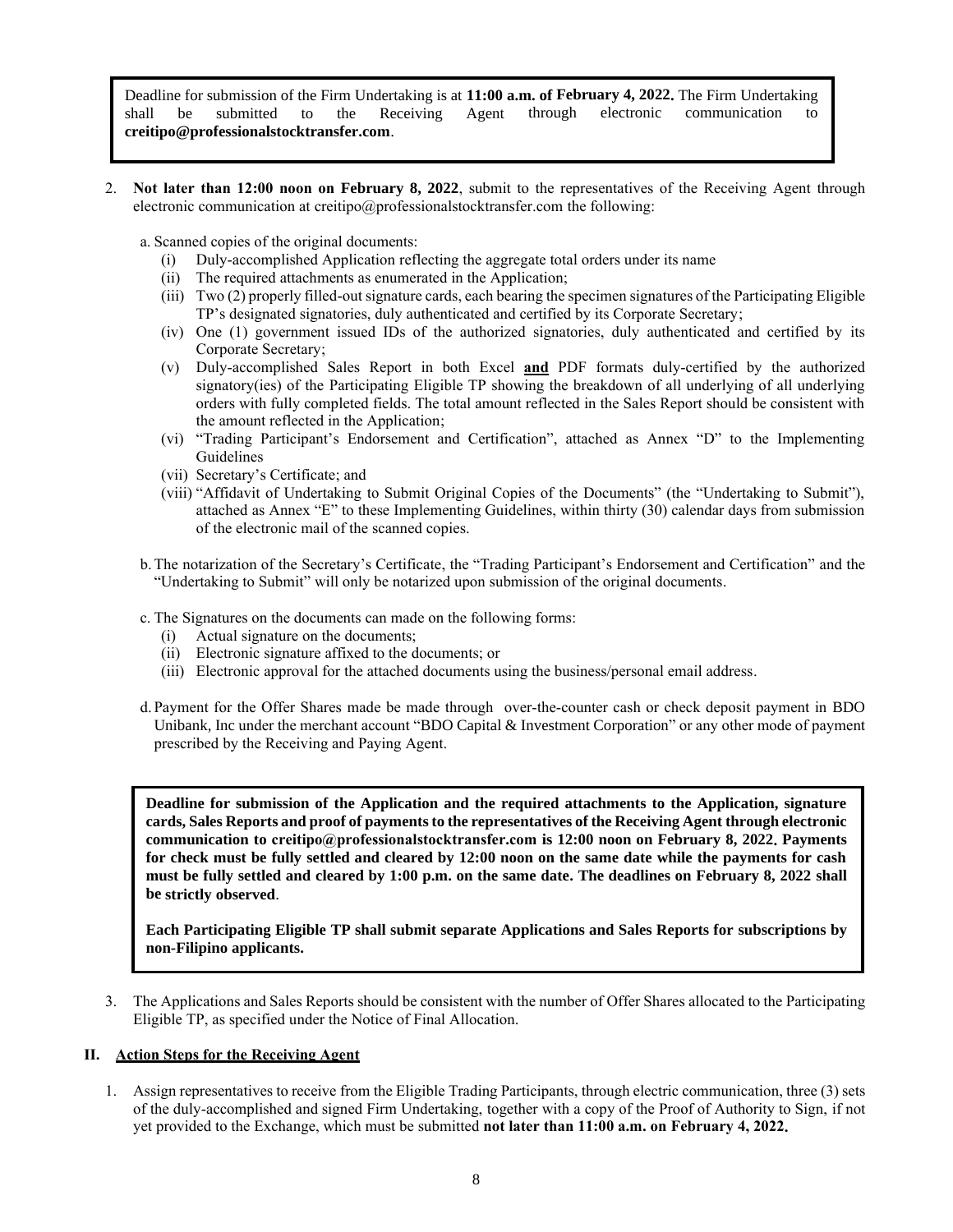Deadline for the submission of the Firm Undertaking by the Trading Participants is **not later than 11:00 a.m. February 4, 2022. The 11:00 a.m. deadline on February 4, 2022 shall be strictly observed.**

2. Upon receipt of the Firm Undertaking, the Receiving Agent shall compare the signatures on the Firm Undertaking against the PSE Records or against the copy of the Proof of Authority to Sign that is attached to the Firm Undertaking submitted by an Eligible Trading Participant to the Receiving Agent, and prepare a summary report of the Firm Orders based on the Firm Undertakings submitted by the Participating Eligible TPs.

During the Offer Period, the Receiving Agent shall make arrangements with the PSE for its access to the PSE Records.

3. The Joint Global Coordinators shall prepare the TP Final Allocation List which shall indicate the names of the Participating Eligible TPs and their corresponding Firm Orders (as indicated in the report of Firm Undertakings to be provided by the Receiving Agent) and, after conducting the allocation process, the final number of Offer Shares allocated to each Participating Eligible TP.

The Joint Global Coordinators shall prepare and submit the Notice of Final Allocation of each Participating Eligible TP to the PSE Listings Department. Those who opted not to participate in the Offer and those who failed to submit the Firm Undertaking on the date and time specified shall not be given the said notice.

4. The Joint Global Coordinators shall deliver, through electronic communication the Notice of Final Allocation to each Participating Eligible TP **no later than 9:00 a.m. on February 7, 2022**. The original copies of the Notice of Final Allocation will be delivered to each Participating TP within thirty (30) calendar days from February 7, 2022.

## **III. Mechanics of Distribution of the TP Allocation**

- 1. Upon receipt of the Firm Undertaking report from the Receiving Agent, the Joint Global Coordinators shall, with guidance from the PSE Listings Department, input the number of Offer Shares requested by each Participating Eligible TP in a spreadsheet designed for the reservation and allocation of the TP Allocation.
- 2. The spreadsheet shall distribute the total number of Offer Shares to be allocated to each Participating Eligible TP in accordance with the following process:
	- a. If the total number of Offer Shares requested by a Participating Eligible TP does not exceed the Allocation per TP, the Joint Global Coordinators shall fully satisfy the request of such Participating Eligible TP. Each Eligible Trading Participant is assured of not less than the Allocation per TP. The balance shall be re-distributed among those who have signified a commitment to purchase more than the Allocation per TP in their Firm Undertaking until all the Offer Shares allotted for distribution are allocated.

If the total demand from the Eligible Trading Participants is above the total TP Allocation, the Joint Global Coordinators, with guidance from the PSE Listings Department, will allocate to the Eligible Trading Participants by (i) filling in first those Eligible Trading Participants whose orders are below their Allocation per TP, and then (ii) those Eligible Trading Participants who have orders for Additional Shares.

- b. In no case shall any Participating Eligible TP be awarded more than the shares indicated in its Firm Undertaking.
- c. If the total number of Offer Shares requested by all the Participating Eligible TPs is less than the TP Allocation (including the Additional Shares), the balance shall be returned to the Lead Local Underwriters.
- d. If the total number of Offer Shares requested by a Participating Eligible TP is more than its Allocation per TP, the excess Firm Order may be awarded to such Participating Eligible TP out of the shares not taken up by the other Eligible Trading Participants.
- 3. All deadlines indicated in these procedures shall be strictly observed.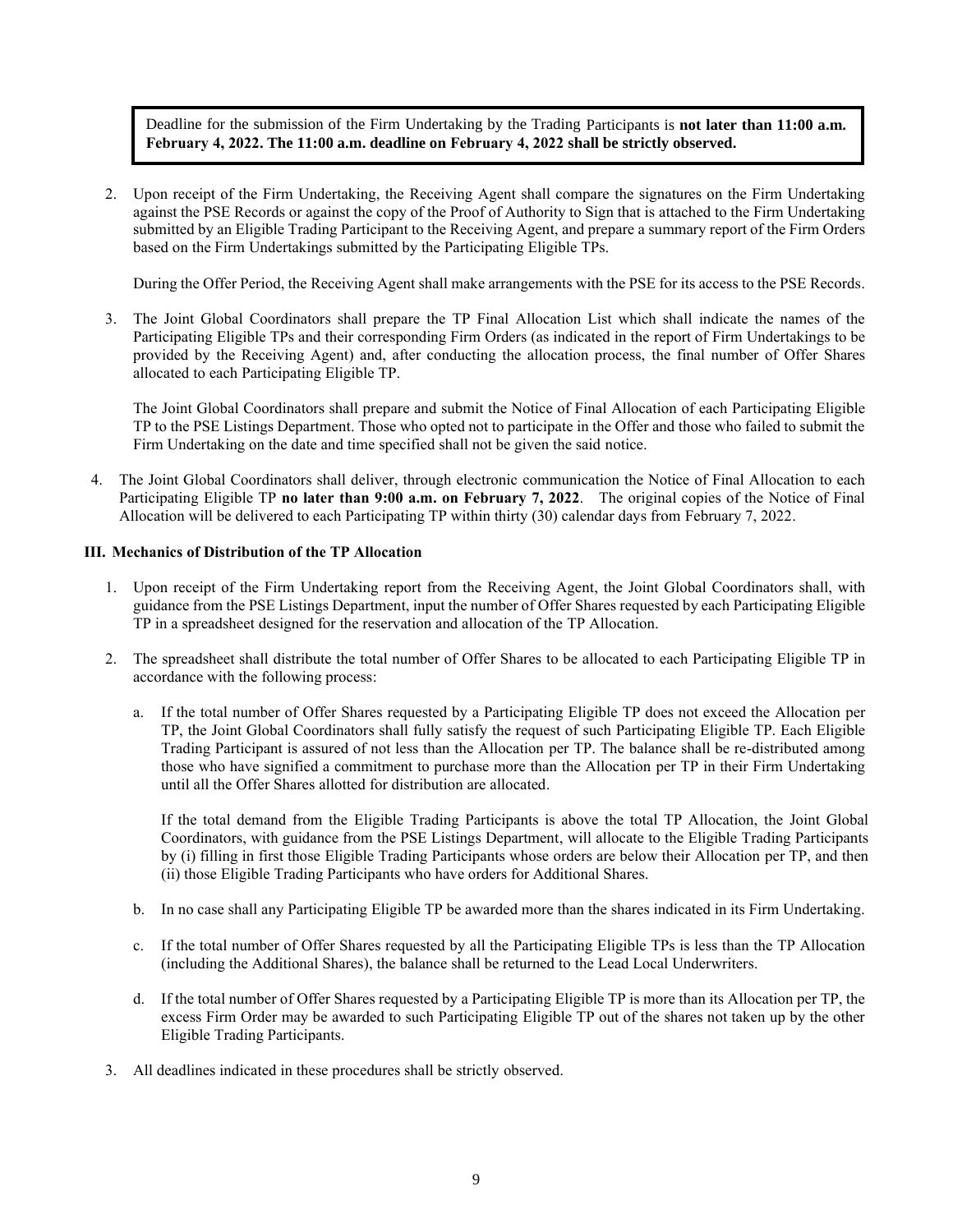#### *Annex "C"*

## **FIRM UNDERTAKING TO PURCHASE OFFER SHARES OF CITICORE ENERGY REIT CORP.**

This Firm Undertaking to Purchase Offer Shares of stock of Citicore Energy REIT Corp. (the "Undertaking") is made and executed this day of , 2022 by:

> $\mathcal{L}_\text{max} = \mathcal{L}_\text{max} = \mathcal{L}_\text{max} = \mathcal{L}_\text{max} = \mathcal{L}_\text{max} = \mathcal{L}_\text{max} = \mathcal{L}_\text{max} = \mathcal{L}_\text{max} = \mathcal{L}_\text{max} = \mathcal{L}_\text{max} = \mathcal{L}_\text{max} = \mathcal{L}_\text{max} = \mathcal{L}_\text{max} = \mathcal{L}_\text{max} = \mathcal{L}_\text{max} = \mathcal{L}_\text{max} = \mathcal{L}_\text{max} = \mathcal{L}_\text{max} = \mathcal{$ (Name of Eligible Trading Participant)

> > \_\_\_\_\_\_\_\_\_\_\_\_\_\_\_\_\_\_\_\_\_\_\_\_\_\_\_\_\_\_\_\_\_\_\_\_\_\_\_\_\_\_\_\_ (Eligible Trading Participant Number)

> > > (Address of Eligible Trading Participant)

hereinafter referred to as the "Eligible Trading Participant";

In consideration for being granted the right to participate in the sale and distribution of Offer Shares of **Citicore Energy REIT Corp.**, the Eligible Trading Participant unconditionally undertakes to purchase: (

) (in words) ( ) Shares (in number of shares) of CREIT for and on behalf of its clients. The Eligible Trading Participant similarly undertakes to deliver to the Lead Local Underwriters the application form/s, signature cards, required attachments to the application forms, hard and soft copies of the sales report, and the corresponding personal/corporate/Cashier's/Manager's check or electronic payment constituting the full payment of said shares (as specified in the "Implementing Guidelines for the Reservation and Allocation of Citicore Energy REIT Corp. Offer Shares to the Eligible Trading Participants") **not later than 12:00 noon on February 8, 2022.** It is hereby understood that the Offer Shares not covered by the application forms in the name of the clients, if any, of the Eligible Trading Participants shall be lodged with the PDTC for the account of the undersigned Eligible Trading Participant. Likewise, the Offer Shares covered by defective, deficient or incomplete application forms, supporting documents or personal/corporate/cashier's/manager's check or electronic payments shall be lodged with the PDTC for the account of the undersigned Eligible Trading Participant.

In the event the Eligible Trading Participant is allocated a number of Offer Shares less than that above specified, the Eligible Trading Participant agrees to purchase said number of shares under the same conditions.

Pursuant to Article III, Part G, Section 5 of the Exchange's Listing Rules, the Eligible Trading Participant has ensured and shall continue to ensure that clients subscribing to the Offer Shares are prioritized before the Eligible Trading Participant can acquire the same for its own or any of its proprietary accounts as defined in Rule 34.1, paragraph 1(A)(3) of the Securities Regulation Code of the Philippines.

If an Eligible Trading Participant fails to fully comply with its Undertaking for whatever reason, the Exchange shall have the right to subject the concerned Eligible Trading Participant to appropriate penalties and sanctions, such as but not limited to suspension and/or disqualification from participation in future offerings through the Exchange.

Furthermore, by virtue of this Undertaking, the Eligible Trading Participant hereby **accedes to and shall strictly comply with** the "Implementing Guidelines for the Reservation and Allocation of Citicore Energy REIT Corp. Offer Shares to the Eligible Trading Participants of the Philippine Stock Exchange, Inc. through the Lead Local Underwriters".

Printed Name, Position/Title & Signature Printed Name, Position/Title & Signature

of Authorized Signatory of Eligible Trading Participant of Authorized Signatory of Eligible Trading Participant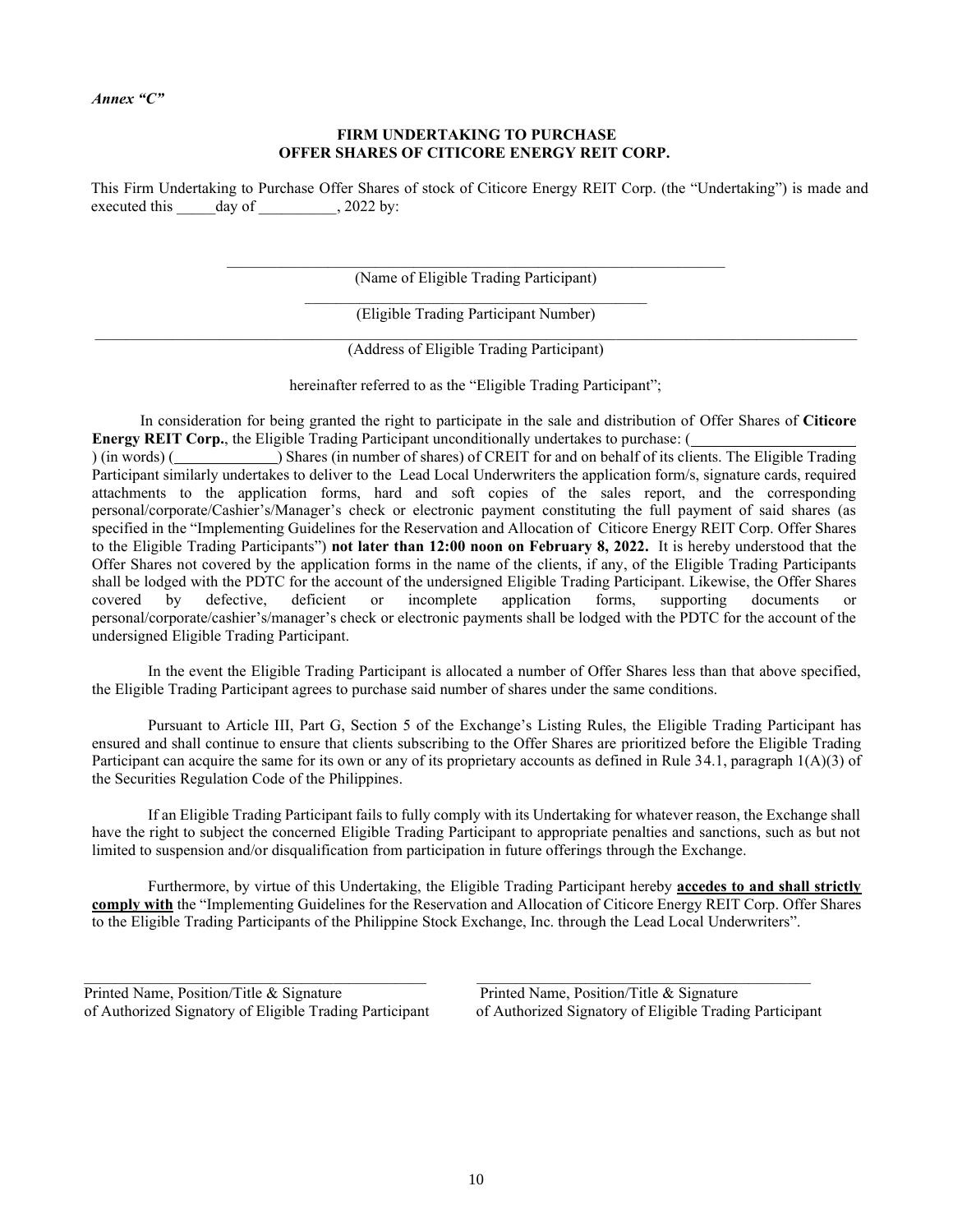**IMPORTANT**: The foregoing Undertaking shall be accomplished for the purpose of determining the number of Offer Shares to be distributed to the public by each Eligible Trading Participant of the PSE. Read carefully and comply strictly with the following instructions: (1) Accomplish the Undertaking in **triplicate** and submit the same to the Receiving Agent. One copy of the Undertaking, duly stamped received by the Receiving Agent, shall be returned to the Eligible Trading Participant; (2) Indicate in the space provided the complete name and address of the Eligible Trading Participant; (3) Accomplish the Undertaking by supplying the complete and accurate information required in the spaces provided; (4) If previously not submitted to the PSE, or if there are any changes to the previously submitted list of authorized signatories, attach four (4) original copies of the Proof of Authority to Sign of the authorized signatory(ies) of the Eligible Trading Participant which shall be in the form of a Sworn Corporate Secretary's Certificate containing the Board Resolution, confirming the authority of the persons designated therein to sign and execute the papers or documents for and on behalf of the Eligible Trading Participant, and the Specimen Signature(s) of such authorized signatory(ies); and (5) The Undertaking must be submitted to the Receiving Agent not later than 11:00 a.m. on February 4, 2022 and at the place announced and specified in the "*Implementing Guidelines for the Reservation and Allocation of Citicore Energy REIT Corp. Offer Shares to the Eligible Trading Participants of the Philippine Stock Exchange, Inc. through the Lead Local Underwriters*".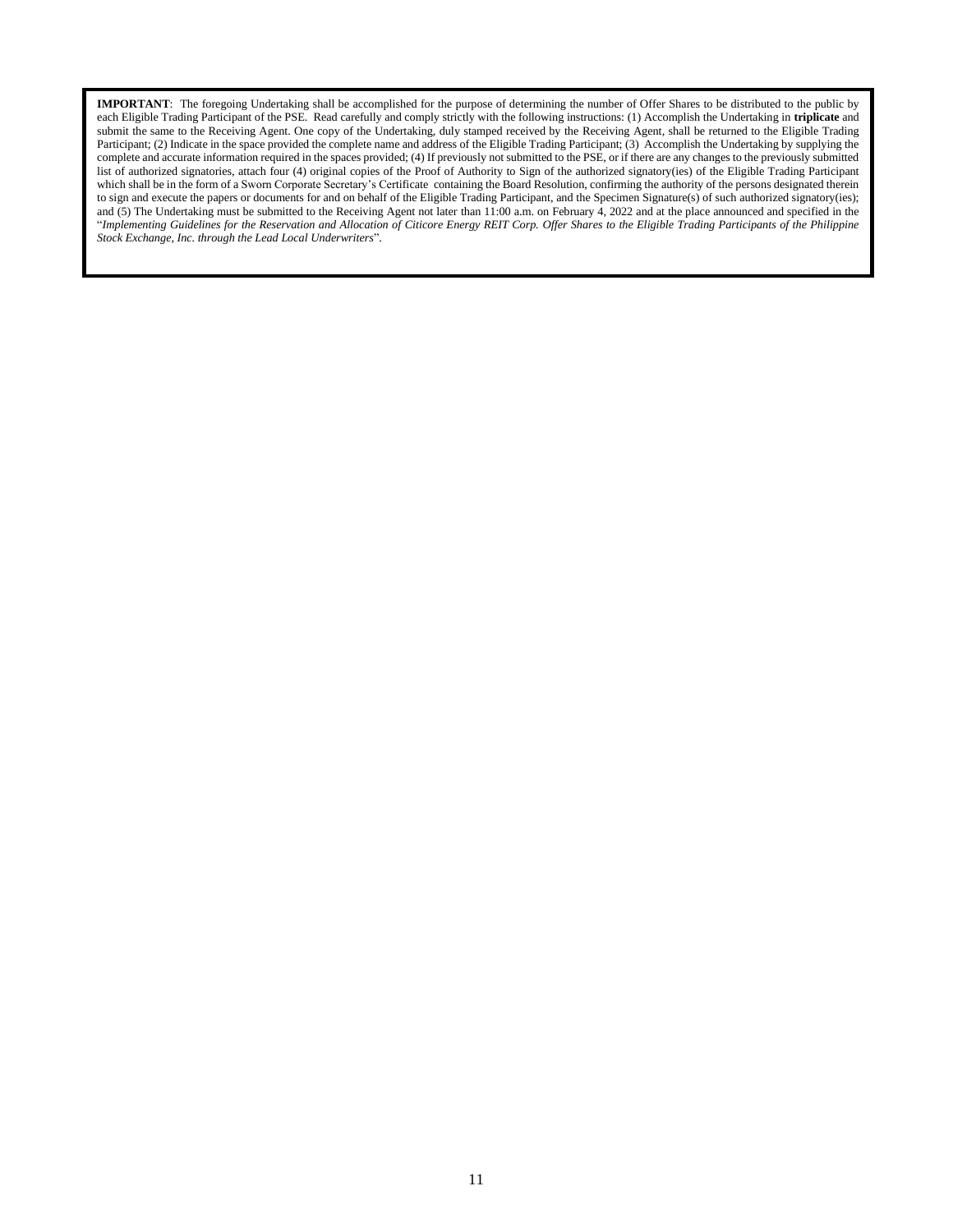## *Annex "D"*

# **[Address]**

| Attention: | [Name]        |
|------------|---------------|
|            | [Designation] |

[Date]

# **TRADING PARTICIPANT'S ENDORSEMENT & CERTIFICATION**

We,  $[\bullet]$  and  $[\bullet]$ , of legal age, and with office address at  $[\bullet]$ , are authorized representatives of  $[\bullet]$ , a duly registered securities broker-dealer and accredited Philippine Stock Exchange trading participant and eligible to trade REIT shares under Section 14 of the Amended Listing Rules for Real Estate Investment Trusts the Philippine Stock Exchange (the "**Eligible PSE TP**").

We are submitting the attached copies of our sales report containing the aggregated list of our applicant-purchasers in PDF and Excel formats (the "**Sales Report**") to Professional Stock Transfer Inc. ("PSTI") in its capacity as Receiving Agent for the initial public offering of shares in Citicore Energy REIT Corp. (the "**IPO**") and hereby certify that:

- (a) the Eligible PSE TP has (i) conducted the prescribed customer identification procedures on its applicant-purchasers in accordance with applicable laws and regulations, (ii) established, among others, the ultimate beneficiary of the purchase being made and has in its custody all the minimum information and/or documents required to be obtained from its customers for these purposes and in compliance with applicable laws and regulations, (iii) has ascertained to the best of its knowledge after due inquiry that its customers are not prohibited to hold the securities subject of the IPO under the relevant security offering documents or is otherwise a person whose acquisition, holding or transfer of the securities subject of the IPO would violate any other applicable law or regulation, and (iv) it has obtained applicant purchaser's consent for the collection, processing and sharing of clients information used to set-up clients Name on Central Depository ("**NoCD**") sub-accounts to PDTC;
- (b) all information provided to PSTI in the attached Sales Report are true, complete, current and correct and that in case of inconsistency between the PDF and Excel copies, PSTI shall have the right to rely on the PDF version without need for further confirmation from the Eligible PSE TP;
- (c) the Eligible PSE TP agrees and understands that since PSTI cannot reasonably conduct and complete any verification procedures on the content of the Sales Reports, (i) PSTI shall be entitled to rely on the verification procedures undertaken by the Eligible PSE TP in relation to the Sales Reports and its applicant-purchasers, and (ii) PSTI assumes that these were undertaken by the Eligible PSE TP in accordance with applicable laws and regulations; and
- (d) the Eligible PSE TP has secured any and all authorizations and waivers from the applicant-purchasers necessary for the Eligible PSE TP to disclose all information required by PSTI to undertake its duties in relation to the Offer.

[*Signature page follows*.]

| [Eligible PSE TP]             |                               |  |
|-------------------------------|-------------------------------|--|
| Bv:                           |                               |  |
| [Authorized Representative 1] | [Authorized Representative 2] |  |
| <i>Title</i> ]                | Title]                        |  |

SUBSCRIBED AND SWORN to before me on the \_\_\_\_\_\_ day of \_\_\_\_\_\_\_\_\_\_\_\_\_\_\_affiant/s exhibiting to me their government-issued IDs as follows:

| Name | Government ID / No. | Date/Place of Issue |
|------|---------------------|---------------------|
|      |                     |                     |
|      |                     |                     |
|      |                     |                     |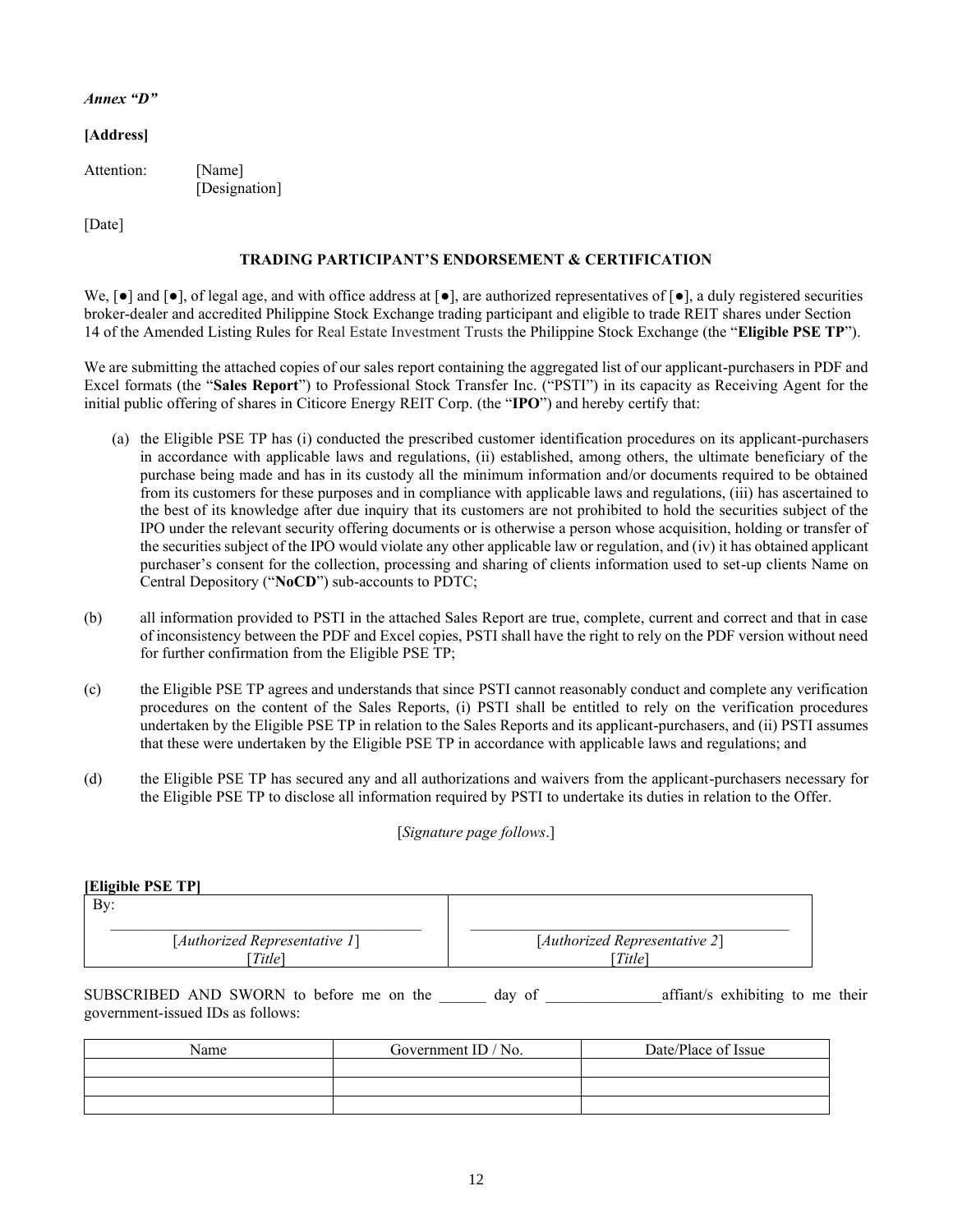Doc. No. Book No. Series of 2022

NOTARY PUBLIC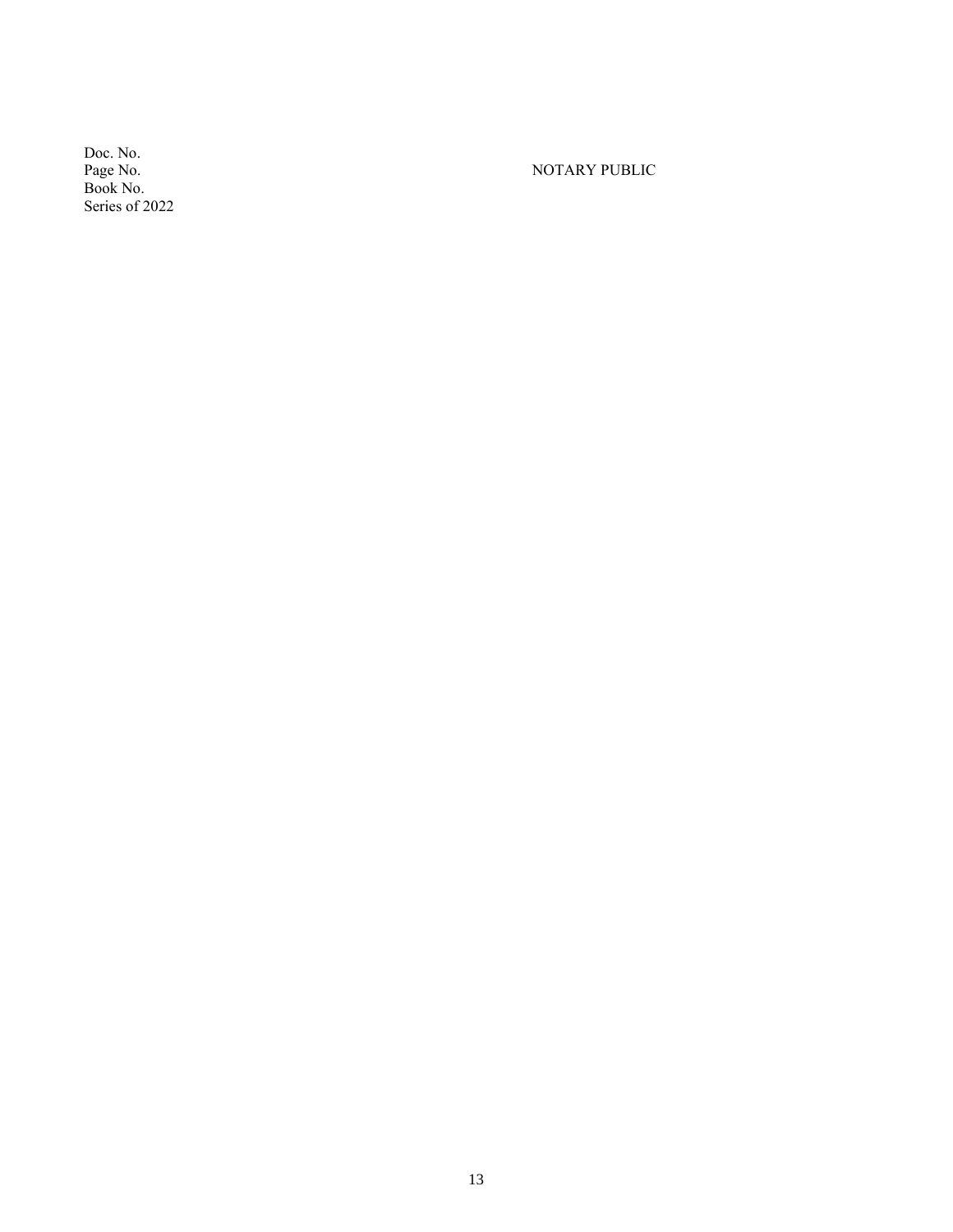#### *Annex "E"*

## **AFFIDAVIT OF UNDERTAKING TO SUBMIT ORIGINAL COPIES OF THE DOCUMENTS**

I/We, \_\_\_\_\_\_\_\_\_\_\_\_\_\_\_\_\_\_\_\_\_\_\_\_\_\_\_\_\_\_\_\_ (Name of Applicant/Authorized Representative/s of the PDTC Participant) with principal office address at \_\_\_\_\_\_\_\_\_\_\_\_\_\_\_\_\_\_\_\_\_\_\_\_\_\_\_\_\_\_\_\_\_\_\_\_\_\_\_\_\_\_\_\_\_\_\_\_\_\_\_\_\_\_\_, do hereby certify and state that:

1) I/We will comply with the guidelines for the alternative filing of the scanned Application to Subscribe/Purchase (Application) form and the documents mentioned therein through electronic mail with the Stock Transfer Agent as the Receiving Agent of the Initial Public Offering of Citicore Energy REIT Corp. in light of the imposition of the General Community Quarantine over the National Capital Region and Stringent Social Distancing Measures over Luzon to prevent the spread of the 2019 Coronavirus Disease (COVID-2019);

2) The Application is an accurate, complete, and authentic copy of the original thereof, and the information contained in the Application and documents mentioned therein are true and correct to the best of my/our knowledge;

3) Citicore Energy REIT Corp. or Professional Stock Transfer Inc. may fully rely on the electronic copies of the Application and the information contained in the Application and documents mentioned therein as if the same are originals of such documents for all intents and purposes;

4) I/We hereby undertake to submit hard or physical copies of the Application and the documents mentioned therein, within thirty (30) calendar days from the submission of the electronic mail of the soft copies; and

5) I/We hereby executing this Undertaking to Submit on \_\_\_\_\_\_\_\_\_\_\_\_\_ to attest to the truthfulness of the foregoing facts and for whatever legal purpose it may serve.

Signature over Printed Name of the Applicant/

Authorized Representative/s of the PDTC Participant